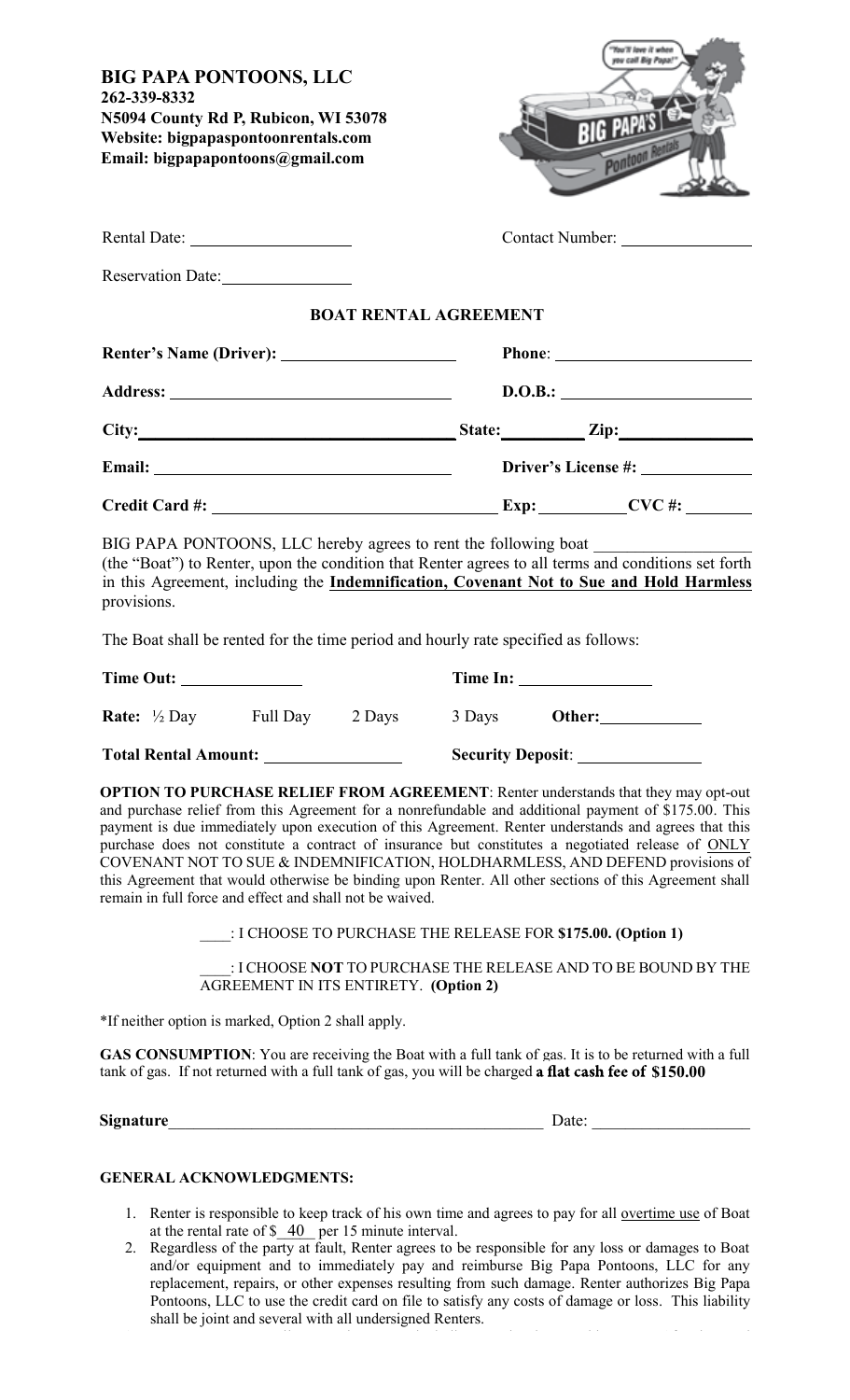| RENTERS: Name (PRINTED) | Age | Signature | Date |
|-------------------------|-----|-----------|------|
| (Driver)<br>$\ast$      |     |           |      |
|                         |     |           |      |
|                         |     |           |      |
|                         |     |           |      |
|                         |     |           |      |
|                         |     |           |      |
|                         |     |           |      |
|                         |     |           |      |
|                         |     |           |      |
|                         |     |           |      |
|                         |     |           |      |
|                         |     |           |      |
|                         |     |           |      |
|                         |     |           |      |
|                         |     |           |      |
|                         |     |           |      |
|                         |     |           |      |
|                         |     |           |      |
|                         |     |           |      |
|                         |     |           |      |
|                         |     |           |      |
|                         |     |           |      |
|                         |     |           |      |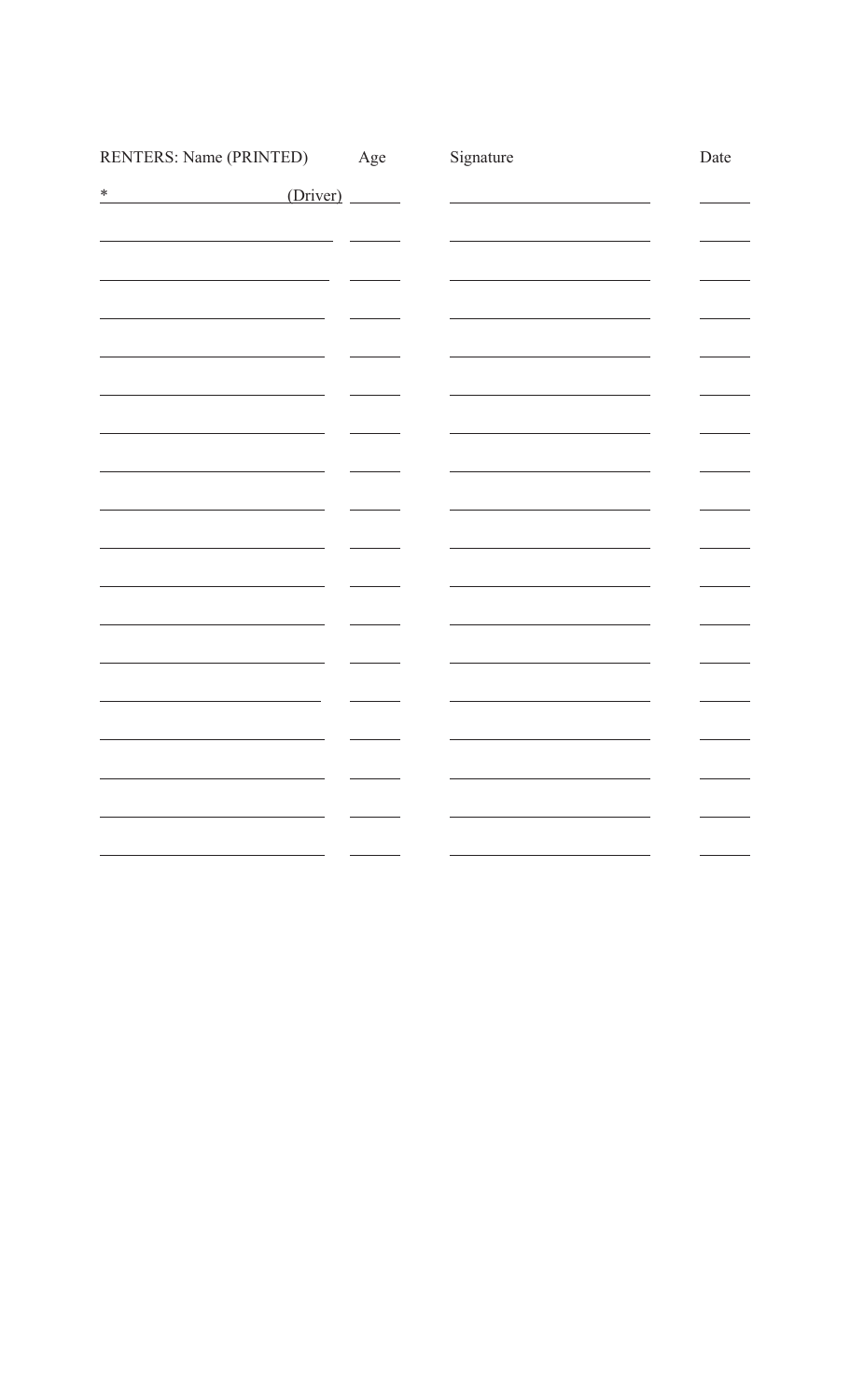| <b>BIG PAPA PONTOONS, LLC</b><br>262-339-8332<br>N5094 County Rd P, Rubicon, WI 53078<br>Website: bigpapaspontoonrentals.com<br>Email: bigpapapontoons@gmail.com                                                                                                                                                                                                                                                                                                                                                                                                                                                                                               |  |                                                             | ou call Big Papa!<br><b>BIG PAPA'S</b><br><b>Pontod</b> |  |                                                               |  |
|----------------------------------------------------------------------------------------------------------------------------------------------------------------------------------------------------------------------------------------------------------------------------------------------------------------------------------------------------------------------------------------------------------------------------------------------------------------------------------------------------------------------------------------------------------------------------------------------------------------------------------------------------------------|--|-------------------------------------------------------------|---------------------------------------------------------|--|---------------------------------------------------------------|--|
| Rental Date:                                                                                                                                                                                                                                                                                                                                                                                                                                                                                                                                                                                                                                                   |  |                                                             |                                                         |  | Contact Number:                                               |  |
| Reservation Date:                                                                                                                                                                                                                                                                                                                                                                                                                                                                                                                                                                                                                                              |  |                                                             |                                                         |  |                                                               |  |
|                                                                                                                                                                                                                                                                                                                                                                                                                                                                                                                                                                                                                                                                |  | <b>BOAT RENTAL AGREEMENT</b>                                |                                                         |  |                                                               |  |
|                                                                                                                                                                                                                                                                                                                                                                                                                                                                                                                                                                                                                                                                |  |                                                             |                                                         |  |                                                               |  |
|                                                                                                                                                                                                                                                                                                                                                                                                                                                                                                                                                                                                                                                                |  |                                                             | D.O.B.:                                                 |  |                                                               |  |
| City: $\qquad \qquad \text{State:} \qquad \qquad \text{Zip:}$                                                                                                                                                                                                                                                                                                                                                                                                                                                                                                                                                                                                  |  |                                                             |                                                         |  |                                                               |  |
|                                                                                                                                                                                                                                                                                                                                                                                                                                                                                                                                                                                                                                                                |  |                                                             |                                                         |  |                                                               |  |
|                                                                                                                                                                                                                                                                                                                                                                                                                                                                                                                                                                                                                                                                |  |                                                             |                                                         |  |                                                               |  |
| BIG PAPA PONTOONS, LLC hereby agrees to rent the following boat ________________<br>(the "Boat") to Renter, upon the condition that Renter agrees to all terms and conditions set forth<br>in this Agreement, including the Indemnification, Covenant Not to Sue and Hold Harmless<br>provisions.<br>The Boat shall be rented for the time period and hourly rate specified as follows:                                                                                                                                                                                                                                                                        |  |                                                             |                                                         |  |                                                               |  |
| Time Out:                                                                                                                                                                                                                                                                                                                                                                                                                                                                                                                                                                                                                                                      |  |                                                             |                                                         |  |                                                               |  |
| <b>Rate:</b> $\frac{1}{2}$ Day Full Day 2 Days                                                                                                                                                                                                                                                                                                                                                                                                                                                                                                                                                                                                                 |  |                                                             |                                                         |  | 3 Days Other:                                                 |  |
|                                                                                                                                                                                                                                                                                                                                                                                                                                                                                                                                                                                                                                                                |  |                                                             |                                                         |  | Security Deposit: ________________                            |  |
| OPTION TO PURCHASE RELIEF FROM AGREEMENT: Renter understands that they may opt-out<br>and purchase relief from this Agreement for a nonrefundable and additional payment of \$175.00. This<br>payment is due immediately upon execution of this Agreement. Renter understands and agrees that this<br>purchase does not constitute a contract of insurance but constitutes a negotiated release of ONLY<br>COVENANT NOT TO SUE & INDEMNIFICATION, HOLDHARMLESS, AND DEFEND provisions of<br>this Agreement that would otherwise be binding upon Renter. All other sections of this Agreement shall<br>remain in full force and effect and shall not be waived. |  | : I CHOOSE TO PURCHASE THE RELEASE FOR \$175.00. (Option 1) |                                                         |  | : I CHOOSE NOT TO PURCHASE THE RELEASE AND TO BE BOUND BY THE |  |
|                                                                                                                                                                                                                                                                                                                                                                                                                                                                                                                                                                                                                                                                |  | <b>AGREEMENT IN ITS ENTIRETY. (Option 2)</b>                |                                                         |  |                                                               |  |
| *If neither option is marked, Option 2 shall apply.                                                                                                                                                                                                                                                                                                                                                                                                                                                                                                                                                                                                            |  |                                                             |                                                         |  |                                                               |  |
| <b>GAS CONSUMPTION:</b> You are receiving the Boat with a full tank of gas. It is to be returned with a full<br>tank of gas. If not returned with a full tank of gas, you will be charged a flat cash fee of \$100.00                                                                                                                                                                                                                                                                                                                                                                                                                                          |  |                                                             |                                                         |  |                                                               |  |
|                                                                                                                                                                                                                                                                                                                                                                                                                                                                                                                                                                                                                                                                |  |                                                             |                                                         |  |                                                               |  |
| <b>GENERAL ACKNOWLEDGMENTS:</b>                                                                                                                                                                                                                                                                                                                                                                                                                                                                                                                                                                                                                                |  |                                                             |                                                         |  |                                                               |  |

- 1. Renter is responsible to keep track of his own time and agrees to pay for all overtime use of Boat at the rental rate of  $\frac{40}{2}$  per 15 minute interval. 40 1. Renter is responsible to keep track of his own time and agrees to pay for all <u>overtime use</u> of Boat at the rental rate of \$ 40 per 15 minute interval.
- 2. Regardless of the party at fault, Renter agrees to be responsible for any loss or damages to Boat and/or equipment and to immediately pay and reimburse Big Papa Pontoons, LLC for any replacement, repairs, or other expenses resulting from such damage. Renter authorizes Big Papa Pontoons, LLC to use the credit card on file to satisfy any costs of damage or loss. This liability shall be joint and several with all undersigned Renters. 2. Regardless of the party at fault, Renter agrees to be responsible for any loss or damages to Boat and/or equipment and to immediately pay and reimburse Big Papa Pontoons, LLC for any payment is due immediately upon execution of this Agreement. Renter understands and agrees that this

3. Renter agrees to pay all costs and expenses, including actual and reasonable attorneys' fees incurred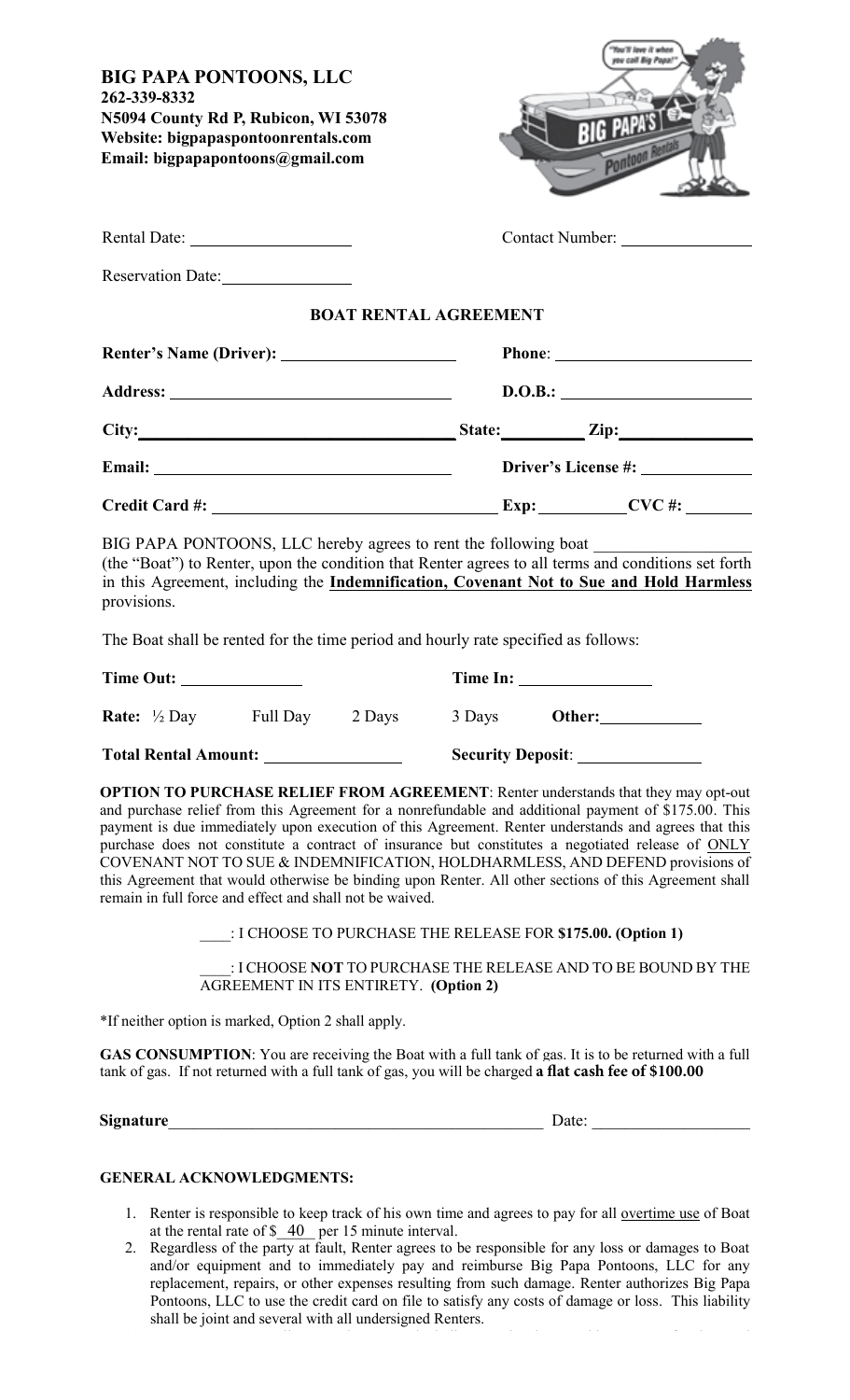- shall be joint and several with all undersigned Renters. 3. Renter agrees to pay all costs and expenses, including actual and reasonable attorneys' fees incurred by Big Papa Pontoons, LLC in enforcing this rental agreement, including but not limited to, collecting the rental sum due, regaining possession of the Boat, and/or recovering sums due for damages caused to the Boat or equipment during the rental period. This liability shall be joint and several with all undersigned Renters.
- 4. Renter understands and agrees to forfeit the remaining contracted time if the Boat is not operated according to the "Wisconsin State Boating Laws" a copy of which will be supplied to Renter upon his or her request. Renter also recognizes that Big Papa Pontoons, LLC may find it necessary to terminate the activity due to forces of nature, medical necessities or other problems. Likewise, Big Papa Pontoons, LLC may refuse or terminate the participation of any person Big Papa Pontoons, LLC determines to be incapable of meeting the rigors of participating in the activity. Renter accepts Big Papa Pontoons, LLC's right to take such actions for Renter's safety and/or the safety of other  $\alpha$  participants.
- 5. Renter understands and agrees that subleasing of the Boat is strictly prohibited under this rental 6. Renter agrees that any film or photographs of them as participants become property of Big Papa agreement.
- 6. Renter agrees that any film or photographs of them as participants become property of Big Papa Pontoons, LLC and may be used for promotional or commercial purposes.
- 7. Any child under the age of 12 must wear a life jacket at all times.

## **after January 1, 1989. Motorboat or P.W.C. operators MUST have a boaters safety education certificate if born after January 1, 1989.**

## PROHIBITED ACTIVITIES: Renter shall not violate any of the following rules and regulations during his/her operation of the Boat:

- 1. The driver is not allowed any alcoholic beverages.
- 2. There are no pets permitted on the Boat. 2. There are no pets permitted on the Boat.
- 3. NO SWIMMING permitted for Renter or Renter's passengers during the operation of the Boat. (Be sure the motor is off and nobody goes near the motor. The propeller is very sharp and could cause severe injuries or death.) No diving from the boat is permitted as it could be shallow water.
- 4. Due to Insurance restraints tubing or skiing is not allowed from the boat.
- 5. Boats are not allowed to operate from Dusk to Dawn.

**CONDITION OF BOAT UPON RETURN**: Each Boat is in good condition. The Renter shall return the Boat to the designated docking area clean, free of garbage and debris, and in the same good condition as it was in when given to Renter. In the event that any damage to the Boat or any equipment occurs as a result of the Renters or another participant's willful actions, negligence, carelessness or recklessness, Renter shall be responsible for any damage caused to the Boat and costs associated with any such actions. Big Papa Pontoons, LLC shall retain any portion (or all) of Renter's security deposit as necessary to cover repairs for such damages. To the extent that damages to the Boat exceed the amount of the security deposit, Renter shall be billed by Big Papa Pontoons, LLC for the full amount of damages caused during the rental period (including actual attorney's fees incurred), and shall be liable to Big Papa Pontoons, LLC for the full amount of damages. *This liability shall be joint and several with any other person signing this Agreement*.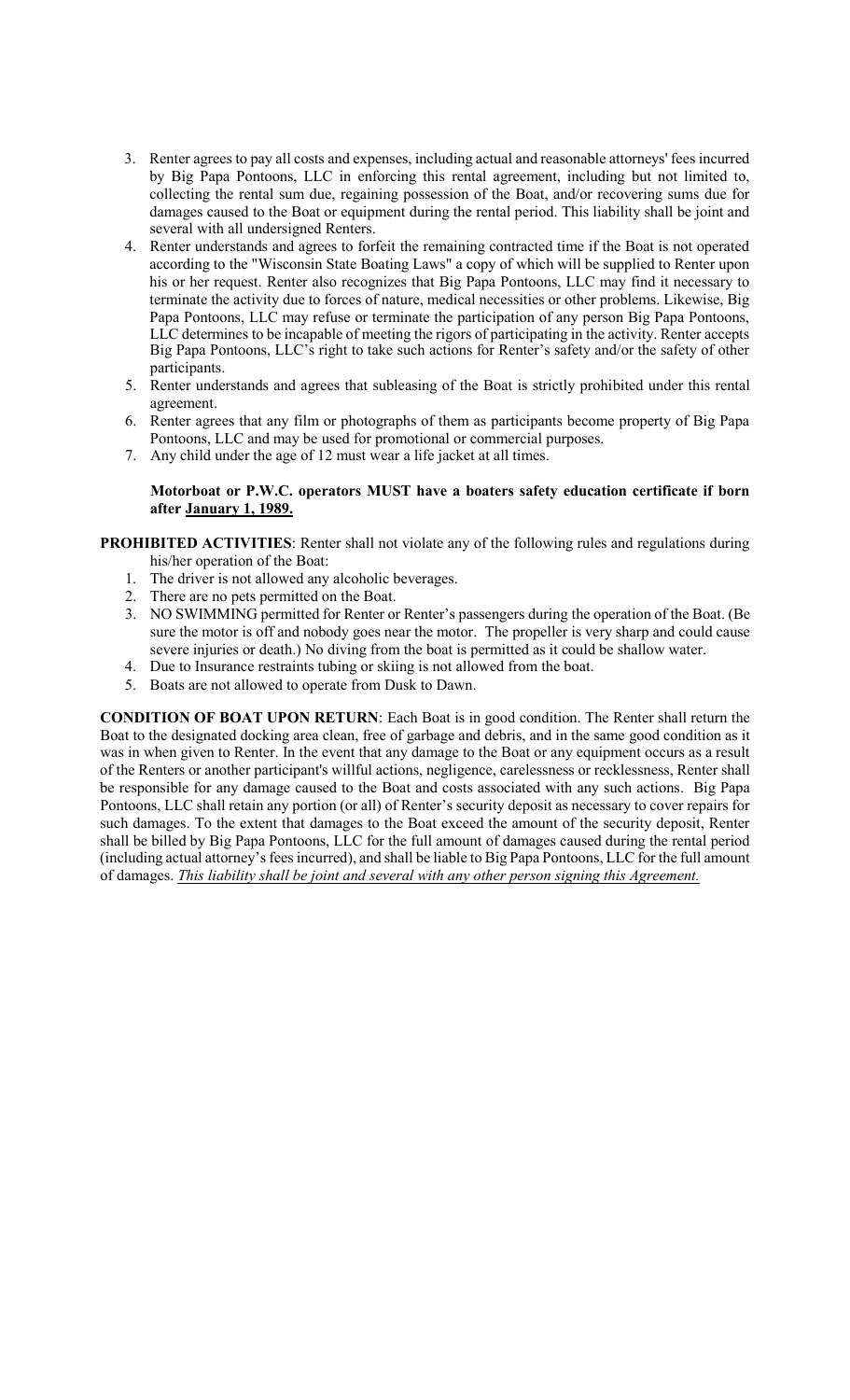**STATEMENT OF RISKS:** There are significant elements of risk in any adventure, sport or activity associated with watersports, the presence or use of motorized watercraft, and activities incidental there to (referred to herein as "activity"). Although we have taken reasonable steps to provide you with appropriate equipment and/or skilled staff so that you can enjoy the activity for which you may not be skilled, THE ACTIVITY IS NOT WITHOUT RISK. The same elements that contribute to the unique character of the activity can be causes of loss or damage to equipment, cause accidental injury, illness or in extreme cases, permanent trauma or death.

**ACKNOWLEDGMENT OF RISKS**: Renter acknowledges that the following describes some, but not all, of the risks of participating in the activity: 1) Changing water flow, tides, currents, wave action and ships' wakes; 2) Collision with any of the following: other participants, the interior of the watercraft in which Renter(s) are riding or any other portion of said craft, other watercraft, and man-made or natural objects; 3) Wind shear, inclement weather, lightning, variances and extremes of wind, weather and temperature; 4) Renter's sense of balance, physical coordination, ability to operate equipment, swim and/or follow directions; 5) Collision, capsizing, sinking or other hazard which results in wetness, injury, exposure to the elements, hypothermia, and/or drowning; 6) Getting in or out of the craft; 7) Travel, including travel to or from the activity; 8) The presence of insects and marine life forms; 9) Equipment failure or operator error; 10) Heat or sun related injuries or illnesses including sunburn, sunstroke or dehydration; 11) Fatigue, chill and/or dizziness, which may diminish Renter's reaction time and increase the risk of an accident. RENTER IS AWARE THAT THE ACTIVITY MAY ENTAIL RISKS OF INJURY OR DEATH. RENTER UNDERSTANDS THE DESCRIPTION OF THESE RISKS IS NOT COMPLETE AND THAT UNKNOWN OR UNANTICIPATED RISKS MAY RESULT IN INJURY, ILLNESS, OR DEATH AS A RESULT OF RENTER'S PARTICIPATION IN THE ACTIVITY.

verifies that they are physically fit, not under the influence of alcohol or any drugs at this time, and **EXPRESS ASSUMPTION OF RISK AND RESPONSIBILITY**: Renter further agrees to assume responsibility for the risks of the activity identified herein and those risks not specifically identified. Renter's participation in the activity is purely voluntary. No one is forcing Renter to participate. Renter sufficiently qualified, trained and capable to participate in the activity. Renter assumes full responsibility for themselves and any of their minor children for whom they are responsible, for any bodily injury, accident, illness, death, loss of personal property and expenses thereof as a result of any accident which may occur while Renter participates in the activity.

Renter assumes the risk(s) of personal injury, accidents and/or illness, including but not limited to sprains, torn muscles and/or ligaments, fractured or broken bones, eye damage, cuts, wounds, scrapes, abrasions and/or contusions, dehydration, drowning, oxygen shortage (anoxia), and/or exposure, head, neck, and/or spinal injuries, bite or attack by an animal, insect, or marine life, allergic reaction, shock, paralysis or death. Renter elects to participate in the activity in spite of the risks. Renter is responsible for protecting their skin and eyes from the elements. Renter agrees to wear a U.S. Coast Guard approved personal flotation device (life jacket) while participating in the activity. This is basic safety precaution and is required. Participation includes riding in any watercraft.

**COVENANT NOT TO SUE:** Renter hereby covenants not to sue Big Papa Pontoons, LLC and agrees to waive any and all rights, claims or causes of action of any kind arising out of Renter's participation in the activity, except as related to any reckless or intentional conduct by Big Papa Pontoons, LLC or any of its affiliates, and Renter does hereby release and forever discharge Big Papa Pontoons, LLC its affiliates, managers, members, agents, staff, volunteers, successors and assigns, from any physical or psychological injury, including but not limited to illness, paralysis, death, damages, economical or emotional loss, that Renter may suffer as a result of participation in the aforementioned activity. This Section shall NOT apply to loss or harm that Renter suffers due to the reckless or intentional acts of Big Papa Pontoons, LLC or any of its affiliates, managers, members, agents, staff, volunteers, successors and assigns.